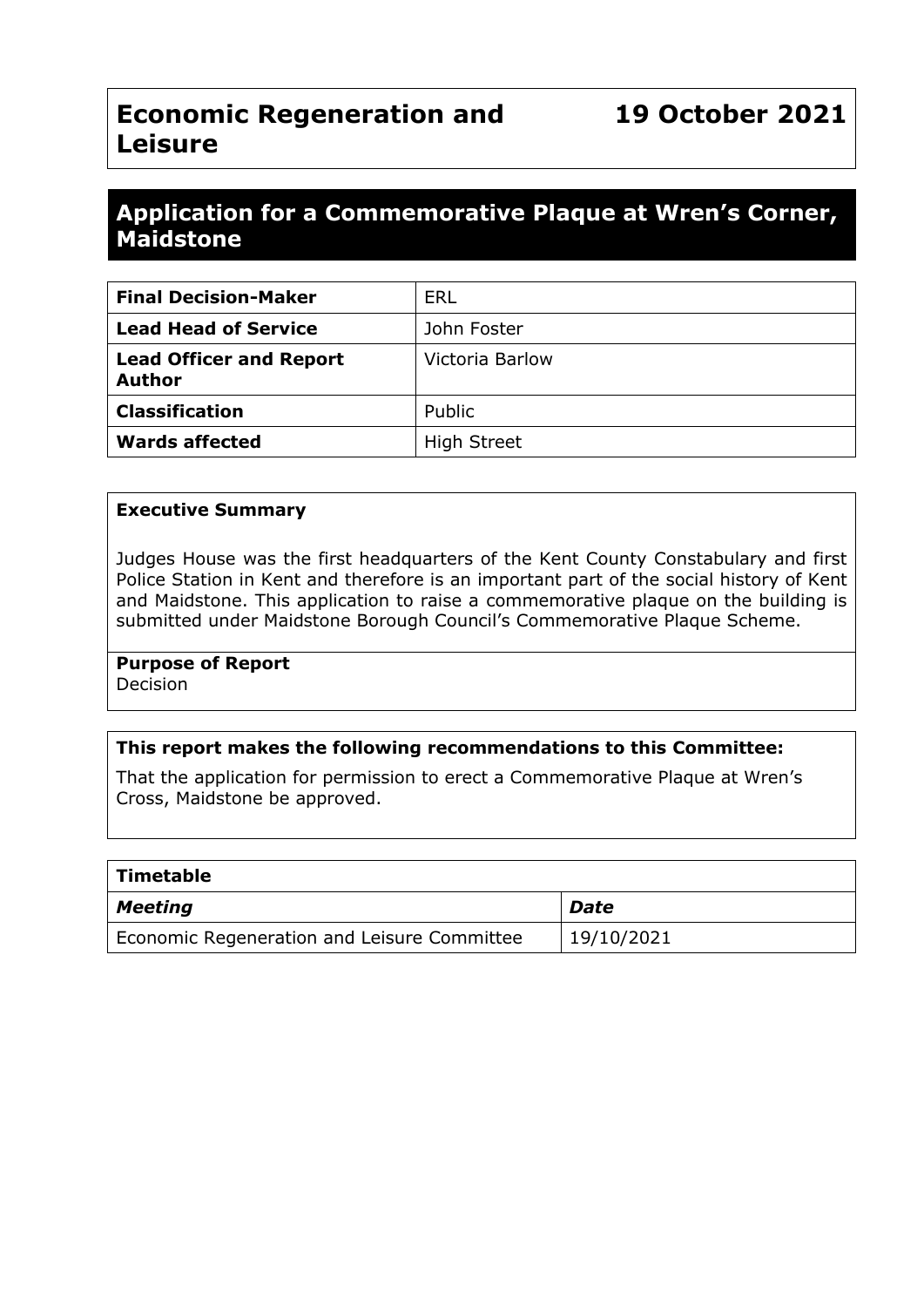## **Application for a Commemorative Plaque at Wren's Corner, Maidstone**

## **1. CROSS-CUTTING ISSUES AND IMPLICATIONS**

| <b>Issue</b>                                        | <b>Implications</b>                                                                                                                                                                                                                                                                                                                                                                                                                                                                | Sign-off                                 |
|-----------------------------------------------------|------------------------------------------------------------------------------------------------------------------------------------------------------------------------------------------------------------------------------------------------------------------------------------------------------------------------------------------------------------------------------------------------------------------------------------------------------------------------------------|------------------------------------------|
| <b>Impact on</b><br>Corporate<br><b>Priorities</b>  | The four Strategic Plan objectives are:<br><b>Embracing Growth and Enabling</b><br>$\bullet$<br>Infrastructure<br>Safe, Clean and Green<br>٠<br>Homes and Communities<br>A Thriving Place<br>$\bullet$<br>We do not expect the<br>$\bullet$<br>recommendations will by themselves<br>materially affect achievement of<br>corporate priorities. However, they<br>will support the Council's overall<br>achievement of its aims as set out in<br>section 3 [preferred alternative].  | Museum<br>Director                       |
| <b>Cross</b><br><b>Cutting</b><br><b>Objectives</b> | The four cross-cutting objectives are:<br>Heritage is Respected<br>$\bullet$<br>Health Inequalities are Addressed and<br>$\bullet$<br>Reduced<br>Deprivation and Social Mobility is<br>$\bullet$<br>Improved<br>Biodiversity and Environmental<br>Sustainability is respected<br>The report recommendation(s) supports the<br>achievement(s) of the Heritage is Respected<br>cross cutting objective by supporting the<br>scheme to mark important parts of our built<br>heritage. | Museum<br>Director                       |
| <b>Risk</b><br><b>Management</b>                    | The Commemorative Plaque Scheme Policy<br>lays out how risks are addressed                                                                                                                                                                                                                                                                                                                                                                                                         | Museum<br>Director                       |
| <b>Financial</b>                                    | All financial costs are apportioned to the<br>applicant and none to Maidstone Borough<br>Council.                                                                                                                                                                                                                                                                                                                                                                                  | Section 151<br>Officer &<br>Finance Team |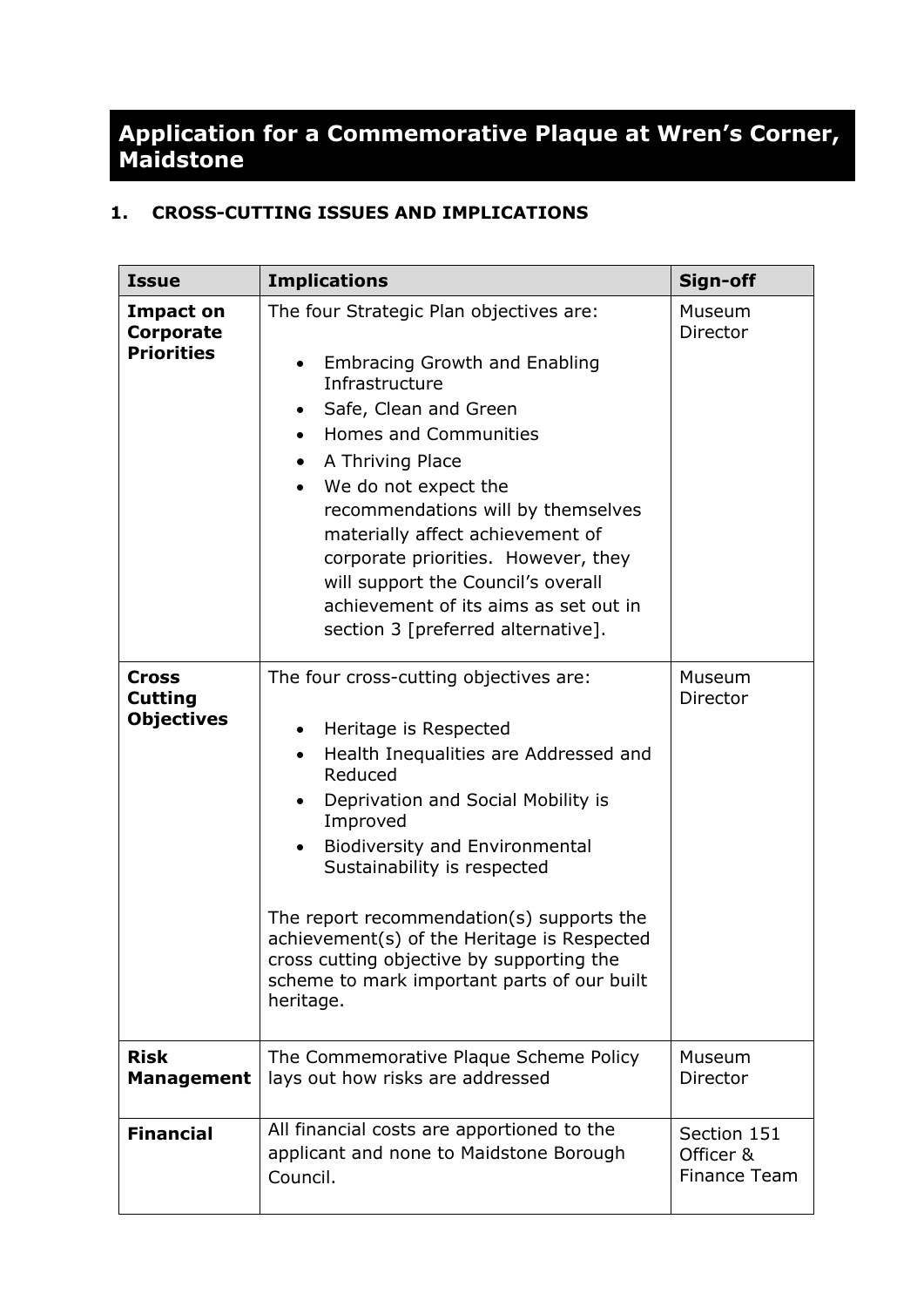| <b>Staffing</b>                                        | We will deliver the recommendations with our<br>current staffing.                                                                                                                       | Museum<br>Director                               |
|--------------------------------------------------------|-----------------------------------------------------------------------------------------------------------------------------------------------------------------------------------------|--------------------------------------------------|
| Legal                                                  | No legal implications identified.                                                                                                                                                       | Senior<br>Lawyer,<br>Corporate<br>Governance     |
| <b>Privacy and</b><br><b>Data</b><br><b>Protection</b> | Accepting the recommendations will increase<br>the volume of data held by the Council. We<br>will hold that data in line with our retention<br>schedules.                               | Policy and<br>Information<br>Team                |
| <b>Equalities</b>                                      | The recommendations do not propose a<br>change in service therefore will not require<br>an equalities impact assessment                                                                 | Equalities &<br>Communities<br>Officer           |
| <b>Public</b><br><b>Health</b>                         | We recognise that the recommendations will<br>not negatively impact on population health or<br>that of individuals.                                                                     | <b>Public Health</b><br>Officer                  |
| <b>Crime and</b><br><b>Disorder</b>                    | The recommendation will have no impact on<br>Crime and Disorder                                                                                                                         | Museum<br>Director                               |
| <b>Procurement</b>                                     | No procurement by MBC is required                                                                                                                                                       | Head of<br>Service &<br>Section 151<br>Officer   |
| <b>Biodiversity</b><br>and Climate<br><b>Change</b>    | The implications of this report on biodiversity<br>and climate change have been considered<br>and are;<br>There are no implications on<br>$\bullet$<br>biodiversity and climate change. | Biodiversity<br>and Climate<br>Change<br>Officer |

## **2. INTRODUCTION AND BACKGROUND**

- 2.1 An application has been made by Golding Homes to erect a plaque on the former Police Headquarters at Wren's Cross, Maidstone under the terms of the MBC Commemorative Plaque Scheme.
- 2.2 Golding Homes, owners of the building, wish to mark the importance of the building as the first headquarters of Kent Police.
- 2.3 The Grade 2 Listed building now known as Judges House is a key venue in the history of crime prevention and management in the county. It was first rented in 1857 by the recently established Kent County Constabulary (the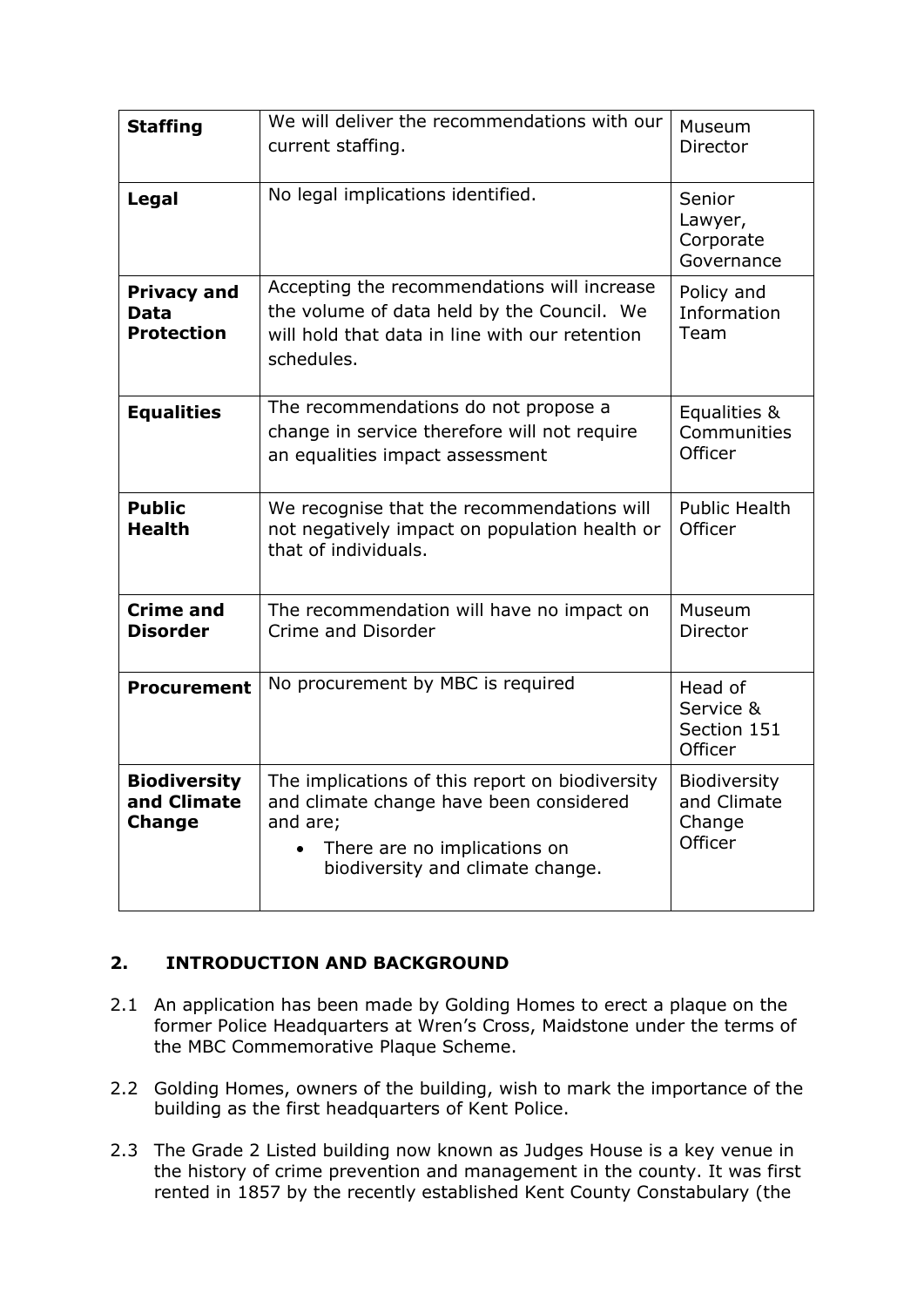first county-wide, civilian and professional force.) It was acquired permanently in 1860 for £1,200. It remained in use, although extended, until 1940 when the new Headquarters at Sutton Road was opened.

- 2.4 Eventually the wider site at Wrens Cross comprised offices, Police barracks, stables, a driving school and other related buildings. Recently the site has been redeveloped for housing.
- 2.5 The proposed plaque will read Wrens Cross/First Police Headquarters and Station in Kent/1857-1940/Golding Homes



Copyright Kent County Council

#### **3. AVAILABLE OPTIONS**

- 3.1 Members may approve the application
- 3.2 Members may reject the application

## **4. PREFERRED OPTION AND REASONS FOR RECOMMENDATIONS**

4.1 It is recommended that the application is approved as it meets the criteria laid out in the Commemorative Plaques Policy with the building representing a key moment in the social history of Maidstone and the county as a whole.